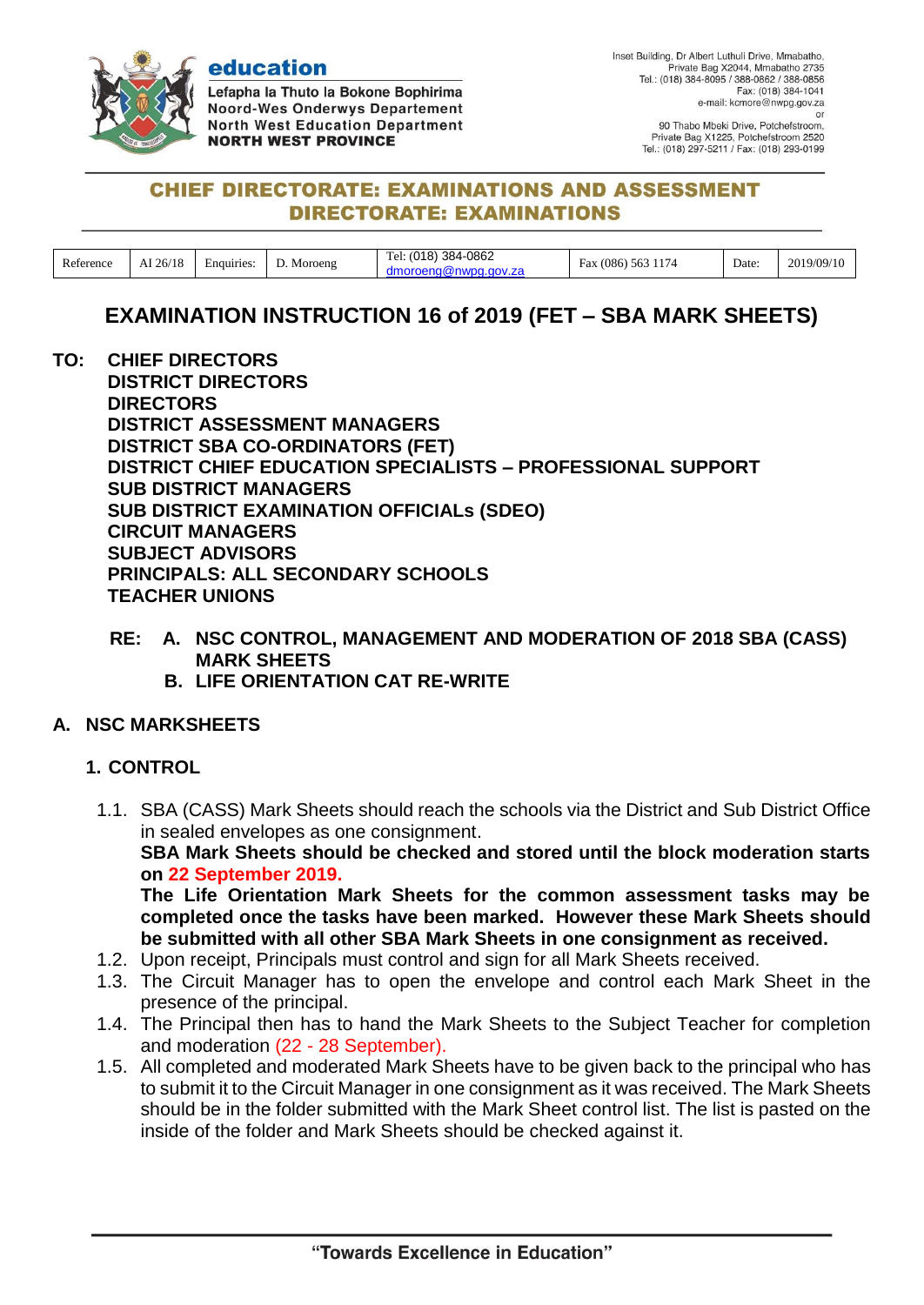- 1.6. The Circuit Managers are to submit all completed Mark Sheets to the Sub District Examination Official (SDEO).
- 1.7. The Principal has to make **copies** and keep the copies of all completed Mark Sheets at the school.
- 1.8. All Mark Sheets together with the control list should be placed in the cover supplied and Mark Sheets will not be accepted for capturing unless all signatures indicated on the cover are not there.

#### **NB:**

- **Life Orientation: Schools will receive 2 x Mark Sheets – SBA out of 320 Marks and Common Assessment Task (CAT) out of 80 Marks.**
- **The LO CAT Practical Mark Sheet has to be completed once the common tasks have been marked. The Mark Sheets and scripts have to be part of the District moderation session from 22 - 28 September. These Mark Sheets should be treated as all other SBA Mark Sheets.**
- **See the MEMO sent to schools on how to deal with the marks of the LO Common Task.**

## **2. MANAGEMENT OF MARK SHEETS**

- 2.1. Nothing may be changed on any Mark Sheet.
- 2.2. If a candidate does not appear on the SBA Mark Sheet a Manually Generated Mark sheet (MGM)/hand written Mark Sheet should be completed, **BUT** it may only be completed if a **copy of an approval letter** to use a handwritten Mark Sheet, signed by the Director of Examination, is attached. If an approval letter is not attached the marks **WILL NOT** be captured and the RESULTS WILL BE INCOMPLETE.
- 2.3. Copies of Mark Sheets may only be made after completion of the Mark Sheets.
- 2.4. Each Mark Sheet has a **unique Mark Sheet number** and marks are captured according to the **Mark Sheet number. Principals have to ensure that the correct marks for the correct subject and paper are on the correct Mark Sheet.**
- 2.5. **The total** indicated on the Mark Sheet may not be exceeded. Please ensure that marks are within the total indicated on the Mark Sheet e.g. Life Orientation is out of a total of **320** and **not** 100 as the majority of the SBA marks. Some Language Mark Sheets are out of 70 and others out of 80. Please double check the total.
- 2.6. A zero (0) can only be recorded if a learner has done all the SBA but achieved 0 for all the assignments and tasks. A full report must be attached. The system will change any zero (0) to an absent mark, making the result incomplete.
- 2.7. Where candidates are indicated as absent, **a report /motivation letter indicating the reasons has to be attached.**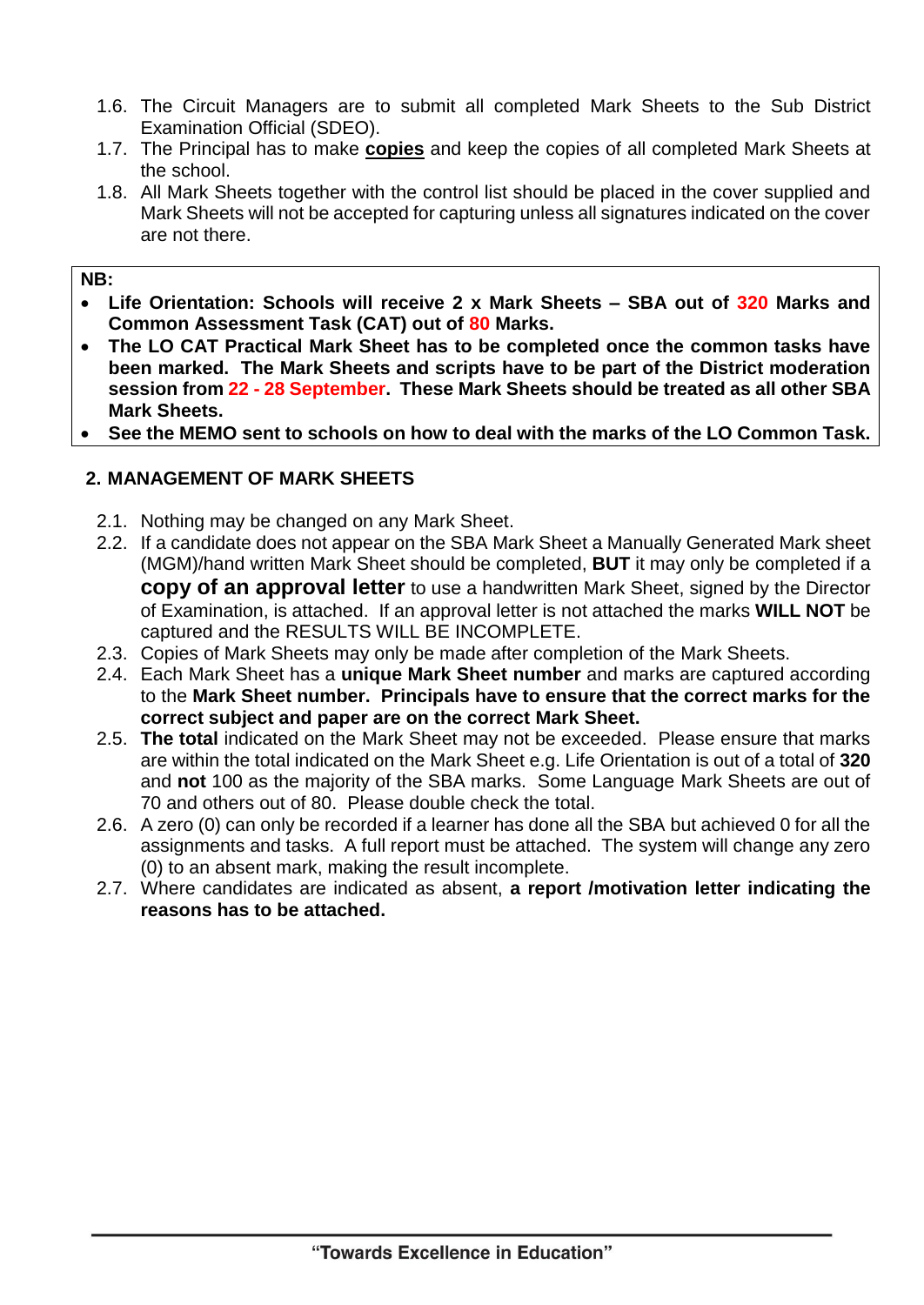(Extract from REGULATIONS PERTAINING TO THE CONDUCT, ADMINISTRATION AND MANAGEMENT OF THE NATIONAL SENIOR **CERTIFICATE EXAMINATION)** 

If a learner fails to present a component or components of the School Based Assessment and/or a Practical Assessment Task/Language Oral during the course of the year, and valid reasons are provided, the learner should be allowed the opportunity to redo the task and/or Practical Assessment Task/Language Oral or, where this is not possible, the mark for that component of the School-Based Assessment and/or a Practical Assessment Task/Language Oral component should not be taken into consideration and the maximum mark, in this particular case, must be recalculated, based on the remaining number of tasks (refer to Table 1).

If a learner fails to present a component or components of the School-Based Assessment and Language oral, without a valid reason, the learner must be awarded a zero mark ("0") for such component or components, provided that if all components are awarded a zero mark ("0") the learner will receive an incomplete mark, recorded as absent (refer to Table 2).

|           | ᅮ<br>Component | $\mathbf{\Omega}$<br>ወ                 | ო<br>Component | ξ<br>pone<br>등                         | 5<br>Ĕ<br>pone<br>등 | ဖ<br>Component | $\overline{\phantom{0}}$<br>Component | otal |
|-----------|----------------|----------------------------------------|----------------|----------------------------------------|---------------------|----------------|---------------------------------------|------|
| Max Marks | 5              | 5                                      | 30             | 20                                     | 40                  | 40             | 40                                    | 180  |
| Learner   | 4              | Did not offer (valid<br>reasons given) | 16             | Did not offer (valid<br>reasons given) | 20                  | 15             | 12                                    | 67   |

Table 1: SBA components of the learner with valid reasons why component is not submitted

Table 2: SBA marks of a candidate without valid reasons why some components are missing

SBA Mark =  $(4+16+20+15+12)/(5+30+40+40+40)$  $= (67)/(155)$  $= 43%$ 

|           | $\overline{\phantom{0}}$<br>だ<br>ene<br>S<br>pa | $\mathbf{\Omega}$<br>だ<br>Φ                    | ო<br>Ĕ<br>Φ<br>ਠ<br>۵<br>능 | ෑ<br>⊭                                         | 5<br>Ĕ<br>ompone<br>Ö | $\circ$<br>Ĕ<br>ompone<br>ပ | $\overline{\phantom{0}}$<br>onent<br>pe<br>Ω | ថ<br>ប |
|-----------|-------------------------------------------------|------------------------------------------------|----------------------------|------------------------------------------------|-----------------------|-----------------------------|----------------------------------------------|--------|
| Max Marks | 5                                               |                                                | 30                         | 20                                             | 40                    | 40                          | 40                                           | 180    |
| Learner   | 4                                               | Did not offer (without<br>valid reasons given) | 16                         | Did not offer (without<br>valid reasons given) | 20                    | 15                          | 12                                           | 67     |

SBA Mark  $= (4+0+16+0+20+15+12)/(5+5+30+20+40+40+40)$  $= (67)/(180)$  $= 37%$ 

## **3. SUBMISSION OF MARK SHEETS**

| 15 October 2019:<br>18 October 2019: | Principals submit Mark Sheet in one batch to Circuit Managers.<br>Circuit Managers submit completed Mark Sheets to Sub District<br>Examination Official. Sub District Managers declare that all Mark Sheets<br>for the Sub District have been submitted. |
|--------------------------------------|----------------------------------------------------------------------------------------------------------------------------------------------------------------------------------------------------------------------------------------------------------|
| 21 October 2019:                     | Sub District Examination Official submit completed Mark Sheets and<br>Sub District Manager's declaration to the District SBA co-ordinator.                                                                                                               |
| 29 October 2019:                     | District DEM submit completed Computerised SBA Mark Sheets<br>to the Corporate offices.                                                                                                                                                                  |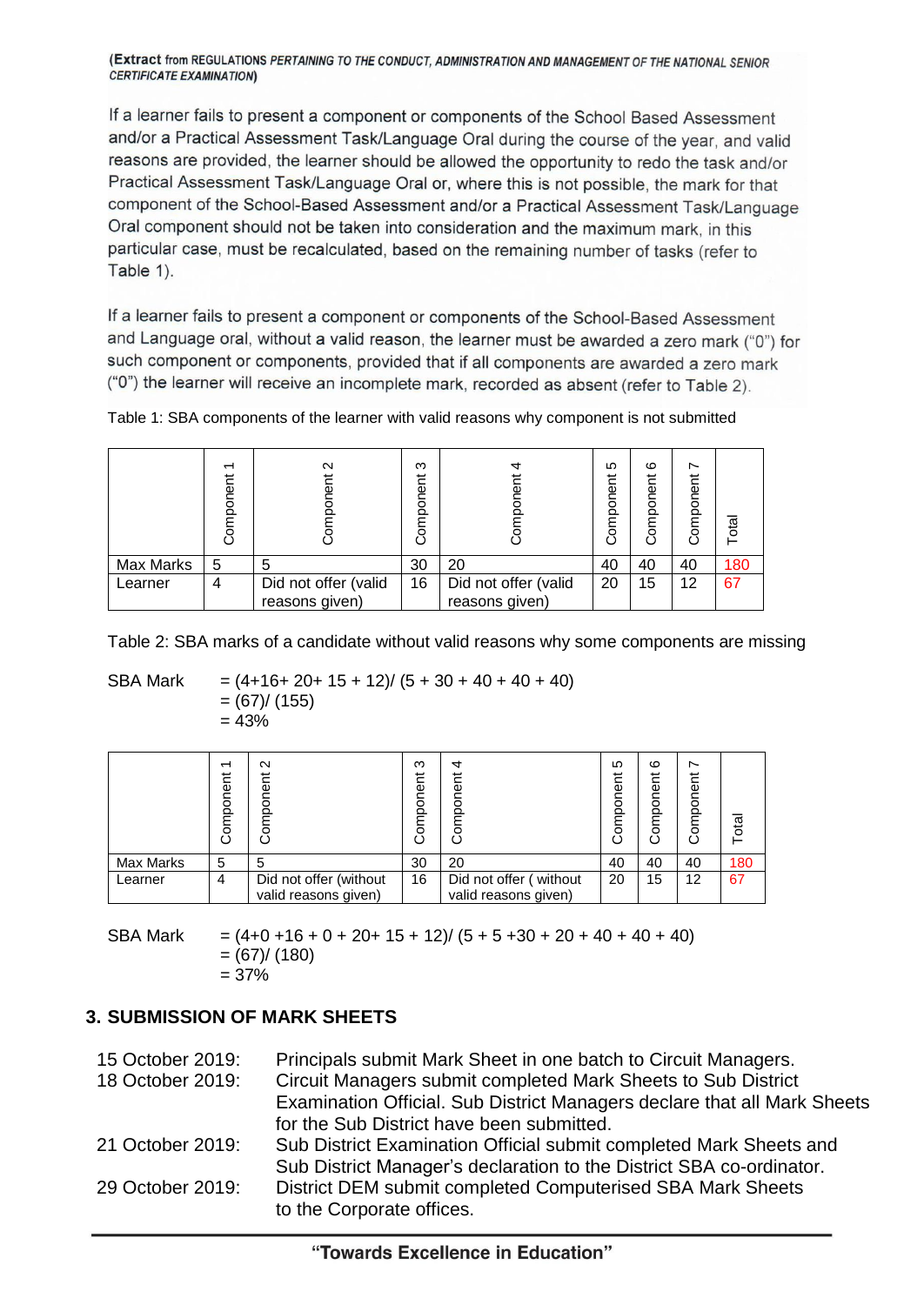All Mark Sheets must be submitted to the provincial offices on or before 29 October 2019. (Copies can be made where necessary for provincial moderation).

Principal → Circuit Manager → SDEO (NB: Sub District Manager declares that all marks have been submitted)  $\longrightarrow$  District SBA Co-ordinator  $\longrightarrow$  Assistant Director (Examinations and Assessment) Provincial Assessment offices (Controls must take place where Mark Sheets are handed to the next level).

#### **4. MODERATION OF SBA MARKS**

Mark Sheets must already be completed (first column) when taken to the moderation venue. Corrections and changes to marks by moderators must be done by writing the new mark in the second column. Moderator only use  $2<sup>nd</sup>$  column for those candidates where there is a difference in marks after moderation.

All Mark Sheets have to be signed at the moderation venue by both the moderator (Subject Advisor) and teacher. The principal may sign when the teacher returns all moderated Mark Sheets to the school.

**Under no circumstance may moderators leave from the moderation venue with Mark Sheets to complete at home or in their offices, nor may they request teachers or principals to do so. Any such practise must be reported immediately to the office of the Director.**

There is no need to re-write all marks in the second column after moderation. Only marks that changed need to be re-written in the second column. Please write neatly on the Mark Sheets.

#### **B. LIFE ORIENTATION CAT RE-WRITE**

Principals may apply for candidates who were not able to write on **2 September 2019**, to rewrite the **LO CAT** on **02 Octobe**r **2019**. Only absentees with a valid reason will be considered to re-write and principals have to submit a request together with evidence to Director: Examinations. Any candidate who misses this opportunity will receive incomplete results and will have to spend a year redoing Life Orientation (LO).

 $\overline{u}$ 

**DE MOHUBE Chief Director: Examinations and Assessment**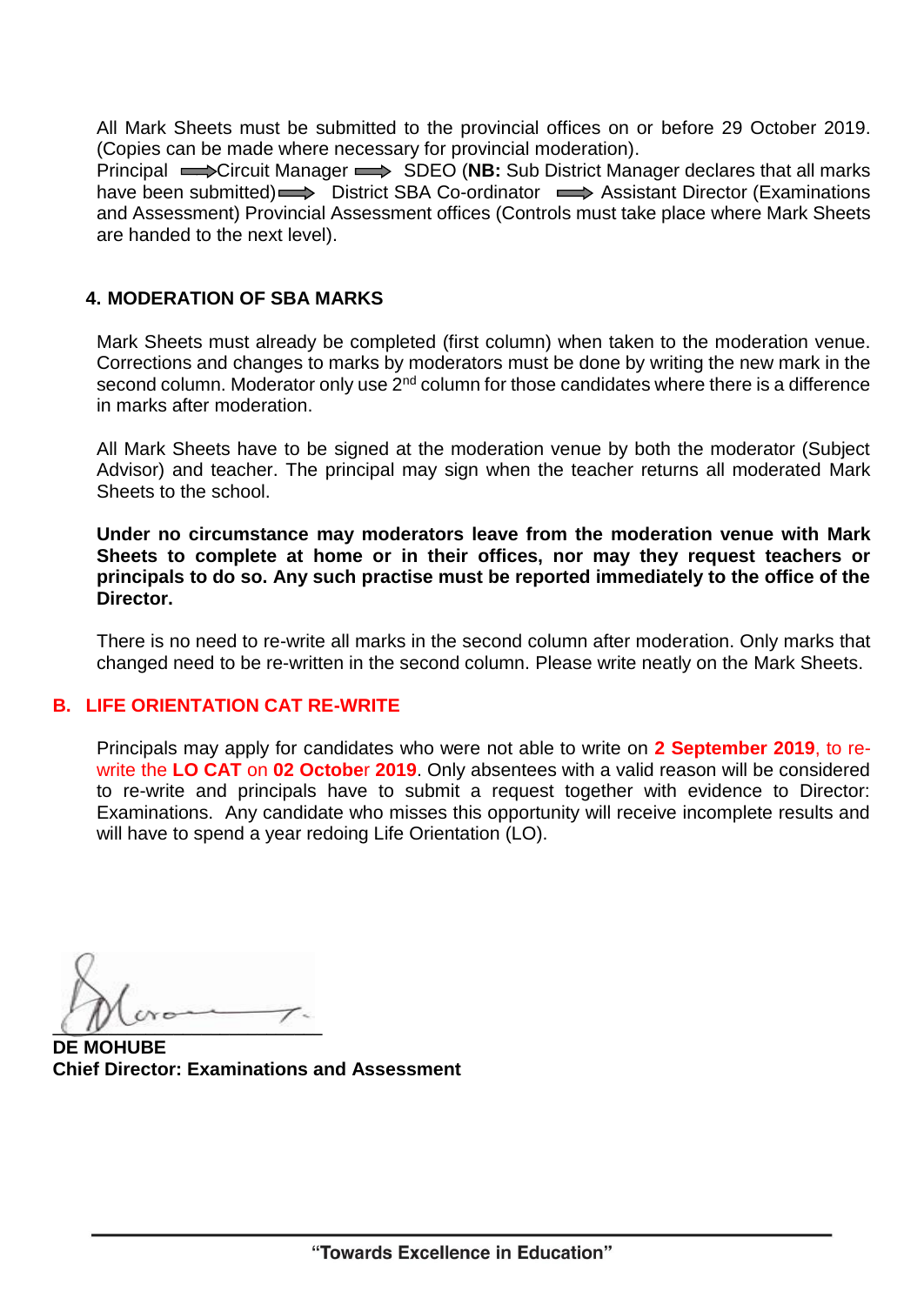# **FLOW OF SBA MARK SHEETS**

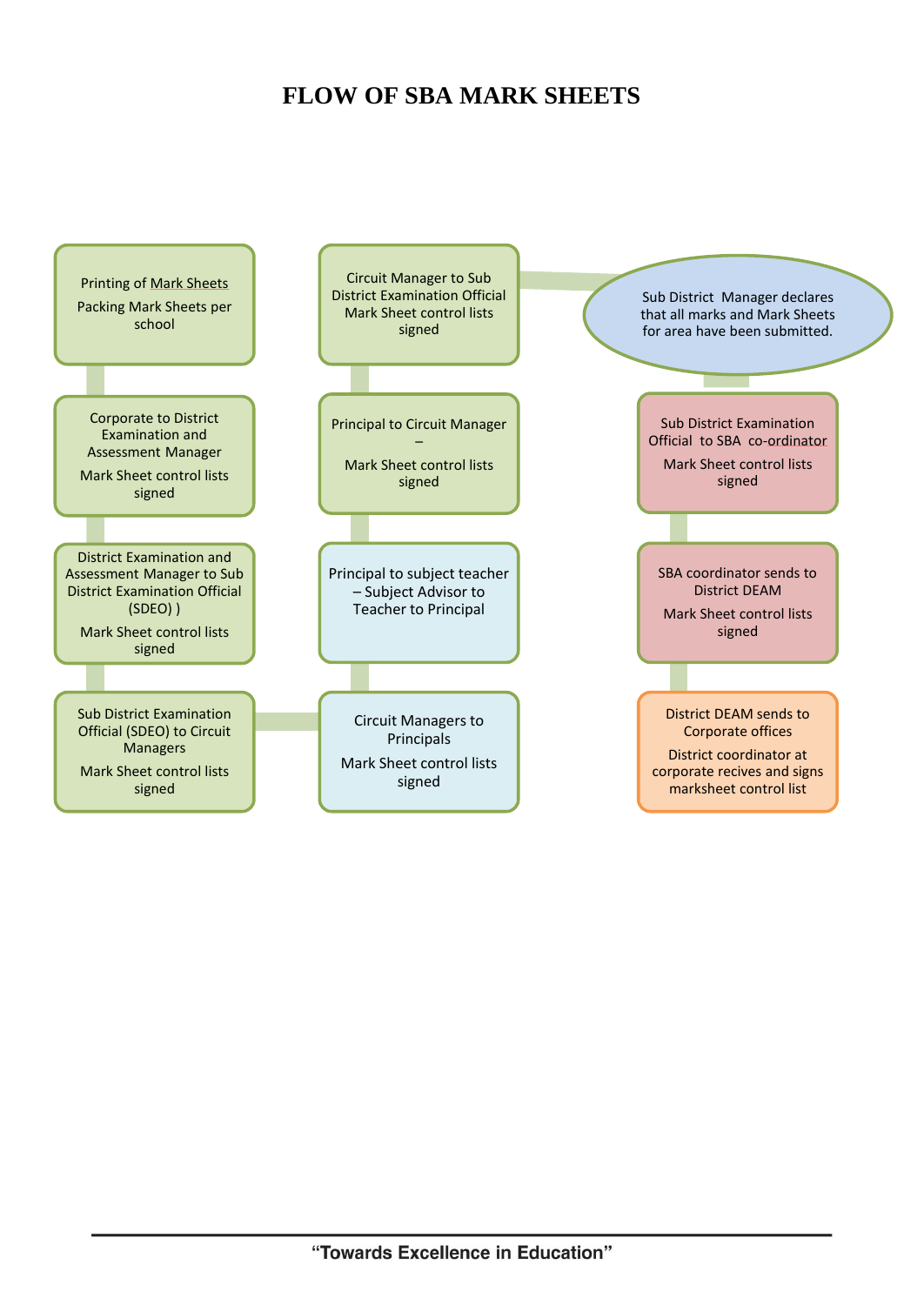

education

Lefapha la Thuto la Bokone Bophirima Noord-Wes Onderwys Departement **North West Education Department NORTH WEST PROVINCE** 

e-mail: kcmore@niwpg.gov.zer<br>
90 Thabo Mbeki Drive, Potchefstroom,<br>
Private Bag X1225, Potchefstroom 2520<br>
Tel.: (018) 297-5211 / Fax: (018) 293-0199

#### **CHIEF DIRECTORATE: EXAMINATIONS AND ASSESSMENT DIRECTORATE: EXAMINATIONS**

| Reference                                           |  | Enquiries: | D. Moroeng | Tel: (018) 388-0849<br>dmoroeng@nwpg.gov.za | Fax (086) 563 1174 | Date: | 2019/09/11 |
|-----------------------------------------------------|--|------------|------------|---------------------------------------------|--------------------|-------|------------|
| <b>COVER PAGE FOR SUBMISSION OF SBA MARK SHEETS</b> |  |            |            |                                             |                    |       |            |

*Instructions: - Schools must submit all SBA Mark Sheets in this cover with the details completed. - A copy of the Mark Sheet control list must be attached.*

| <b>CENTRE NAME:</b><br><b>CENTRE NUMBER:</b><br><b>DISTRICT:</b><br><b>SUB DISTRICT (SD):</b><br><b>No of Mark Sheets:</b> |                                        |                                 |                                                                                                                                                                |             |           |
|----------------------------------------------------------------------------------------------------------------------------|----------------------------------------|---------------------------------|----------------------------------------------------------------------------------------------------------------------------------------------------------------|-------------|-----------|
|                                                                                                                            | E-mail address:                        |                                 |                                                                                                                                                                |             |           |
| Signature (Principal)                                                                                                      |                                        |                                 | <b>Print Name of Principal</b>                                                                                                                                 | Date        |           |
|                                                                                                                            | Signature (Circuit Manager)            |                                 | <b>Print Name of Circuit Manager</b>                                                                                                                           | <b>Date</b> |           |
|                                                                                                                            | Signature (Sub District Exam Official) |                                 | <b>Print Name of SDEO</b>                                                                                                                                      | Date        |           |
| have been submitted.                                                                                                       |                                        |                                 | I, 1. 2008 2010 Sub District Manager of 2008 2010 2010 2010 12:00 SD<br>declare that all SBA marks and SBA Mark Sheets of the schools in _____________________ |             | <b>SD</b> |
|                                                                                                                            |                                        |                                 | Signature (Sub District) Print Name of Sub District Manager                                                                                                    | Date        |           |
| Signature<br>(District SBA Co-ordinator)                                                                                   |                                        |                                 | Print Name of SBA Co-ordinator                                                                                                                                 | Date        |           |
|                                                                                                                            | Signature (Provincial Official)        |                                 | <b>Print Name of Provincial Official</b>                                                                                                                       | .<br>Date   |           |
| <b>OFFICIAL USE:</b>                                                                                                       | Captured:                              | Signature (Provincial Official) | Print Name of Provincial Official                                                                                                                              | Date        |           |
|                                                                                                                            | Verified:                              | Signature (Provincial Official) | Print Name of Provincial Official                                                                                                                              | Date        |           |